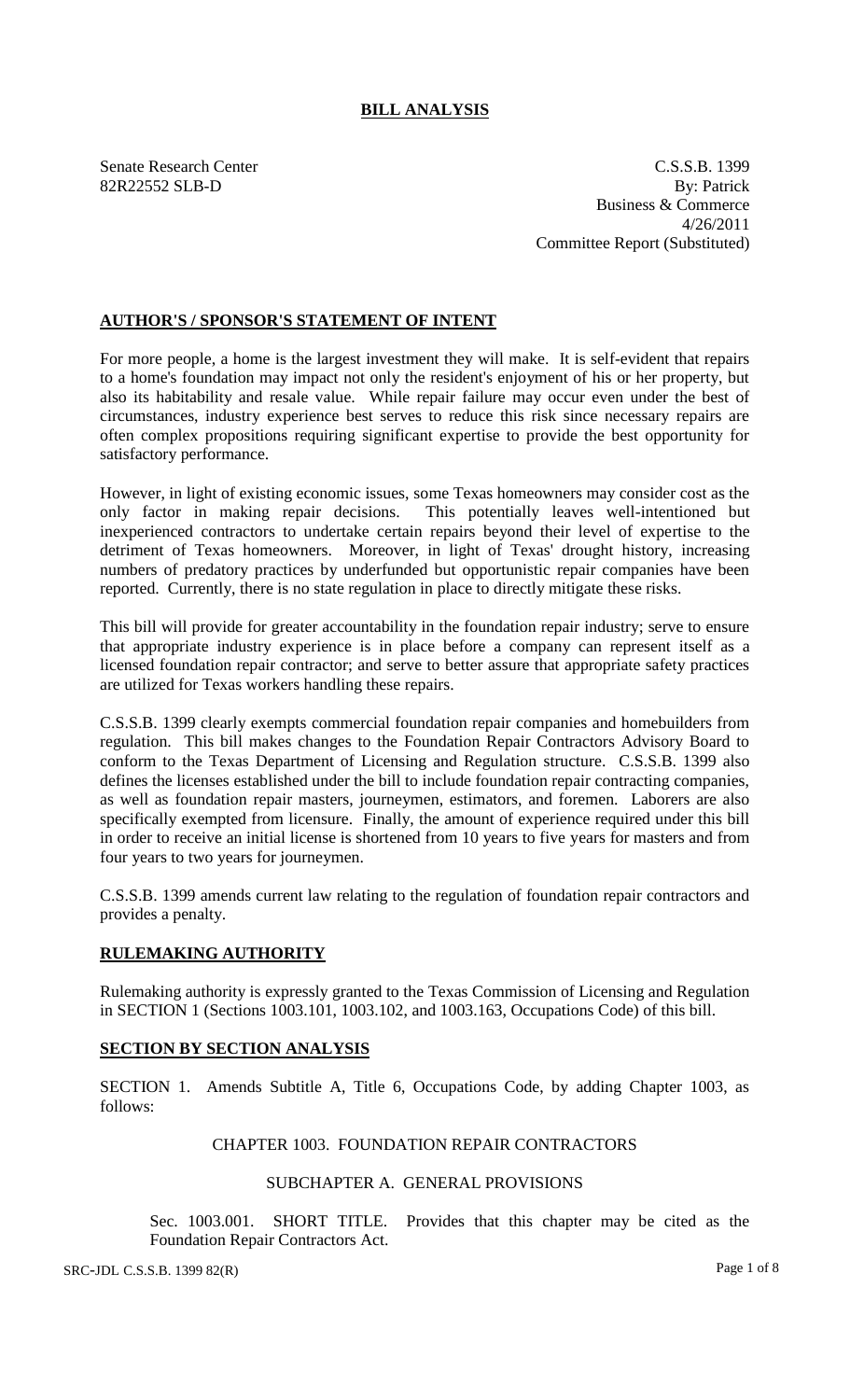Sec. 1003.002. DEFINITIONS. Defines, for purposes of this chapter, "advisory board," "commission," "department," "executive director," "foundation," "foundation repair," "foundation repair contracting company," "laborer," "manager," and "mobile structure."

Sec. 1003.003. EXEMPTIONS. (a) Provides that this chapter does not apply to:

(1) an individual homeowner who, without paid help, repairs the foundation of the individual's residence;

(2) an individual licensed as an engineer under Chapter 1001 (Engineers) who engages in foundation repair in connection with the business in which the individual is employed but who does not engage in that work for the public;

(3) an individual or entity that engages in foundation repair for a mobile structure;

(4) an individual or entity that performs foundation repair only on nonresidential properties; or

(5) an individual or entity that, for compensation:

(A) sells, constructs, or remodels a single-family house or duplex;

(B) supervises or manages the construction or remodeling of a single-family house or duplex; or

(C) contracts for the supervision or management of the construction or remodeling of a single-family house or duplex.

(b) Provides that a laborer is not required to hold a license under this chapter if the laborer is engaged in foundation repair under the supervision of a license holder under this chapter.

Sec. 1003.004. APPLICATION OF MUNICIPAL ORDINANCES. Provides that foundation repair by an individual or entity, including an individual or entity that is exempt under this chapter, is subject to a permit, inspection, or approval requirement established by a municipal ordinance.

[Reserves Sections 1003.005-1003.050 for expansion.]

SUBCHAPTER B. FOUNDATION REPAIR CONTRACTORS ADVISORY BOARD

Sec. 1003.051. ADVISORY BOARD MEMBERSHIP. Provides that the Foundation Repair Contractors Advisory Board (advisory board) consists of seven members appointed by the presiding officer of the Texas Commission of Licensing and regulation (TCLR), with TCLR's approval.

Sec. 1003.052. MEMBERS. (a) Requires each advisory board member, other than the public member, to be experienced in the design, installation, construction, maintenance, service, repair, or modification of a foundation.

(b) Requires that the members be appointed as follows:

(1) one member who is an official of a municipality;

(2) one member who is an engineer licensed under Chapter 1001;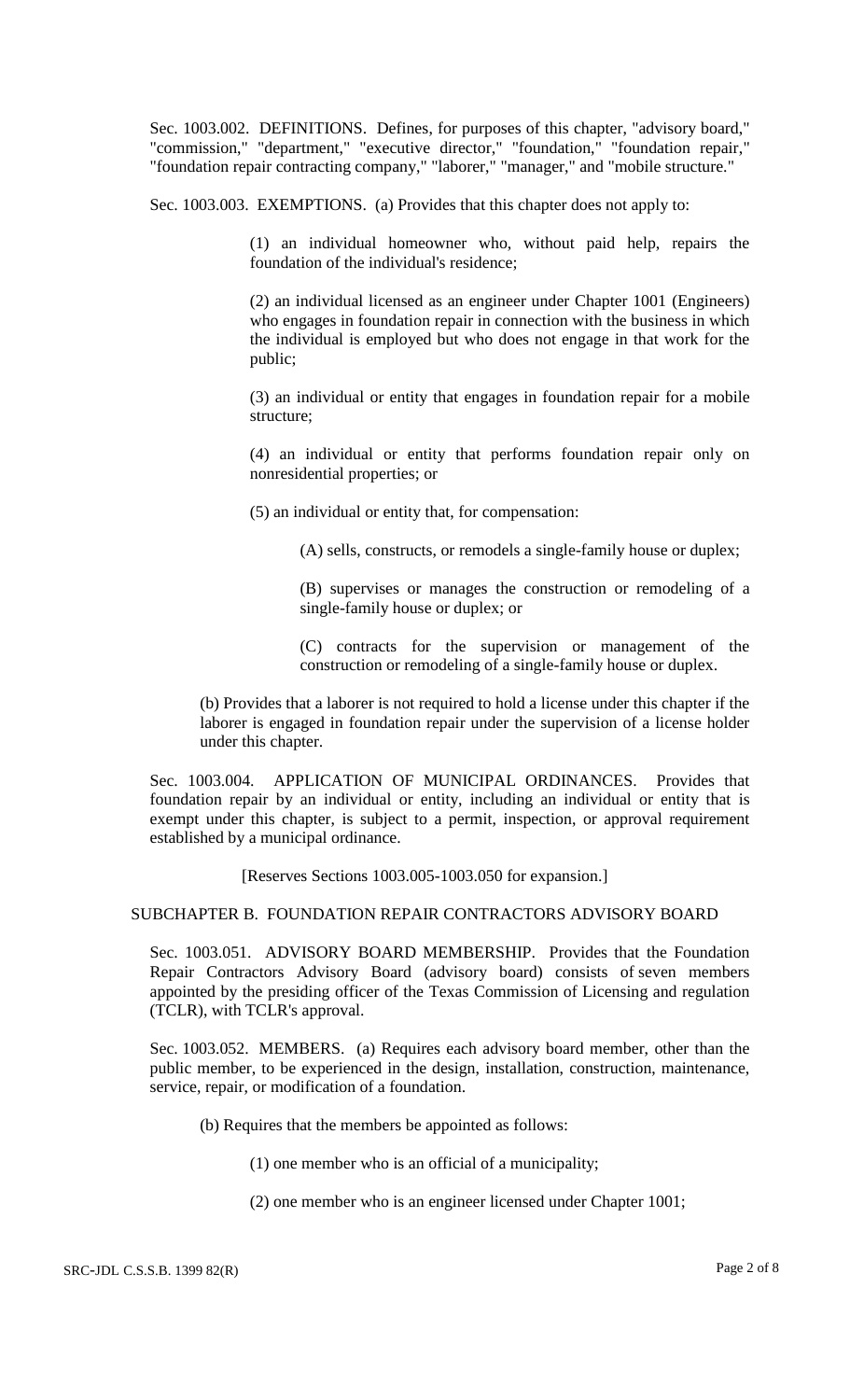(3) four members who are licensed foundation repair master license holders, of whom two must be members of a statewide foundation repair organization; and

(4) one member who represents the public and is not affiliated with any foundation repair contracting company.

Sec. 1003.053. ADVISORY BOARD DUTIES. Requires the advisory board to provide advice and recommendations to Texas Department of Licensing and Regulation (TDLR) and TCLR on technical matters relevant to the administration and enforcement of this chapter, including examination content, licensing standards, fees, rules, and continuing education requirements.

Sec. 1003.054. TERMS; VACANCY. (a) Requires advisory board members to serve staggered six-year terms. Provides that the terms of two or three appointed members expire on February 1 of each odd-numbered year.

(b) Requires the presiding officer of TCLR, if a vacancy occurs during an appointed member's term, with TCLR's approval, to fill the vacancy for the remainder of the unexpired term with an individual having the same qualifications as the predecessor.

Sec. 1003.055. PRESIDING OFFICER. Requires the presiding officer of TCLR, with TCLR's approval, to designate one member of the advisory board to serve as presiding officer of the board for a two-year term.

Sec. 1003.056. COMPENSATION; REIMBURSEMENT. Provides that an advisory board member serves without compensation but is entitled to reimbursement for actual and necessary expenses incurred in performing functions as an advisory board member, as provided by the General Appropriations Act and the budget of TDLR.

Sec. 1003.057. MEETINGS. (a) Requires the advisory board to meet at least annually and authorizes the advisory board to meet at other times at the call of the presiding officer of TCLR or the executive director of TDLR (executive director).

(b) Requires the advisory board to meet in this state at a place designated by the executive director.

[Reserves Sections 1003.058-1003.100 for expansion.]

SUBCHAPTER C. POWERS AND DUTIES

Sec. 1003.101. RULES. (a) Requires TCLR to adopt rules as necessary to implement this chapter.

Sec. 1003.102. INSURANCE REQUIREMENTS. (a) Requires TCLR by rule to establish minimum liability insurance requirements for a foundation repair contracting company under this chapter.

Sec. 1003.103. CONTRACTS FOR ENFORCEMENT. Authorizes TDLR to contract with another state agency or political subdivision of the state to enforce this chapter and rules adopted under this chapter.

Sec. 1003.104. PERSONNEL. Authorizes TDLR to employ personnel necessary to administer this chapter.

Sec. 1003.105. DIRECTORY OF LICENSE HOLDERS. (a) Requires TDLR to maintain a directory of license holders and make the directory available to the public.

[Reserves Sections 1003.106-1003.150 for expansion.]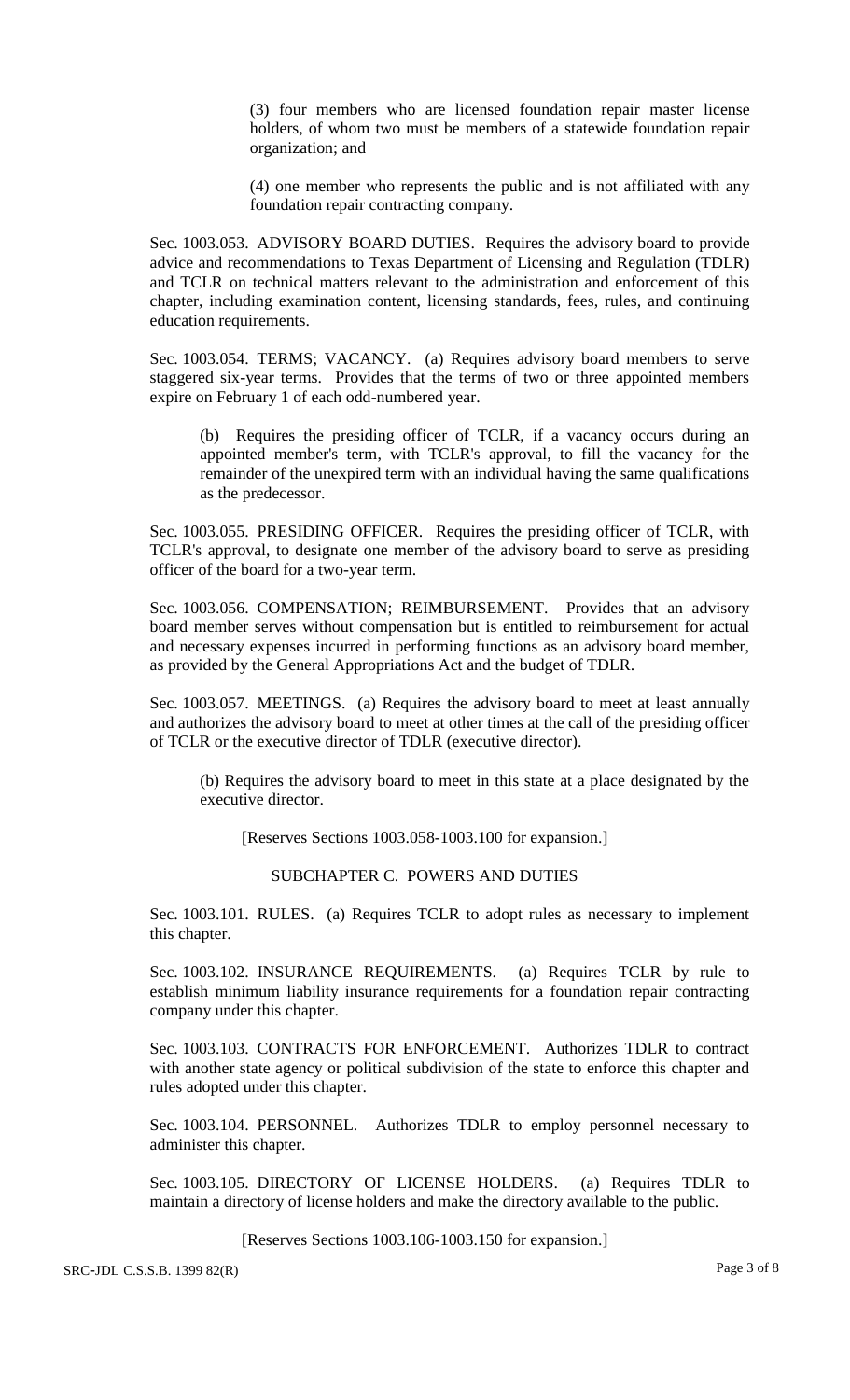### SUBCHAPTER D. LICENSE REQUIREMENTS

Sec. 1003.151. LICENSE REQUIRED. (a) Prohibits an individual or entity from engaging in foundation repair unless the individual or entity holds the appropriate license under this chapter.

(b) Provides that an individual or entity that holds a license issued under this chapter is not required to hold a license issued by a municipality to engage in foundation repair in the municipality.

Sec. 1003.152. LICENSE CLASSIFICATIONS. Requires TDLR to issue contracting company, master, journeyman, estimator, and foreman licenses.

Sec. 1003.153. CONTRACTING COMPANY LICENSE. (a) Provides that a contracting company license entitles the license holder to engage in business as a foundation repair contracting company.

(b) Requires a foundation repair contracting company to employ at elast one fulltime license holder who holds a master license.

(c) Prohibits a foundation repair contracting company that does not employ a license holder as required by Subsection (b) at the time the services are performed from collecting a fee or otherwise enforcing the contract.

(d) Requires a foundation repair contracting company to maintain at all times insurance as required by TCLR rule.

Sec. 1003.154. MASTER LICENSE. (a) Provides that a master license entitles the license holder to engage in foundation repair.

(b) Requires an applicant for a master license under this chapter to:

(1) be at least 21 years of age;

(2) have at least 60 months of documented, practical work experience working in foundation repair under the supervision of a master license holder during the preceding seven years or substantially equivalent experience;

(3) have a high school diploma or its equivalent; and

(4) pass an examination administered by TDLR.

Sec. 1003.155. JOURNEYMAN LICENSE. (a) Provides that a journeyman license entitles the license holder to engage in the design and sale of foundation repair and of the lifting, lowering, and adjusting of buildings under the supervision of a master license holder.

(b) Requires an applicant for a journeyman license under this chapter to:

(1) be at least 21 years of age;

(2) have at least 24 months of documented, practical work experience working in foundation repair under the supervision of a master license holder during the preceding five years or substantially equivalent experience;

(3) have a high school diploma or its equivalent; and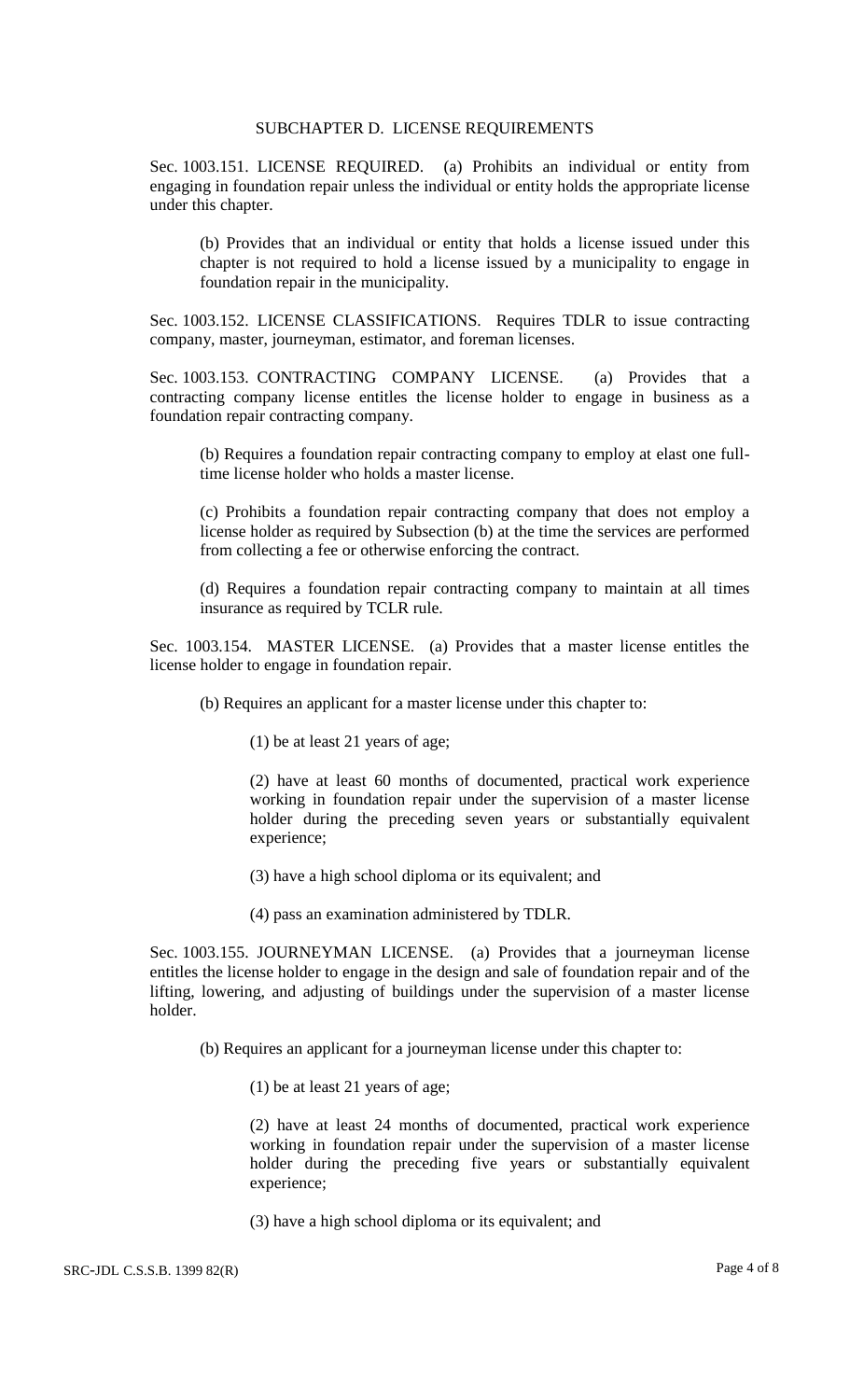(4) pass an examination administered by TDLR.

Sec. 1003.156. ESTIMATOR LICENSE. (a) Provides that an estimator license entitles the license holder to engage in providing estimates or designs for foundation repair under the supervision of a master or journeyman license holder.

(b) Requires an applicant for an estimator license under this chapter to:

(1) be at least 21 years of age;

- (2) have a high school diploma or its equivalent; and
- (3) pass an examination administered by TDLR.

Sec. 1003.157. FOREMAN LICENSE. (a) Provides that a foreman license entitles the license holder to supervise laborers and to engage in foundation repair under the supervision of a master or journeyman license holder.

(b) Requires an applicant for a foreman license under this chapter to be at least 18 years of age.

Sec. 1003.158. PRACTICAL EXPERIENCE. Provides that, for purposes of determining an applicant's practical experience under this subchapter, a four-year degree in engineering is equivalent to two years of practical experience if the degree is from an institution of higher education.

Sec. 1003.159. APPLICATION. (a) Requires an applicant for a license to submit an application on the form prescribed by TDLR.

(b) Requires that the application specify the class of license for which the applicant is applying and include the required fees.

(c) Requires that the application for a master, journeyman, estimator, or foreman license include a statement containing evidence satisfactory to TDLR of the applicant's required practical experience. Requires than an application for a contracting company license include proof of insurance as required by TCLR rule.

(d) Authorizes TDLR to conduct a criminal background check on an applicant.

Sec. 1003.160. EXAMINATIONS. (a) Requires TDLR to prescribe a separate examination for each class of license under this chapter, except that an examination is not required for a foreman or contracting company license.

(b) Requires TDLR to prescribe the method and content of an examination administered under this chapter.

(c) Provides that the examination:

(1) is required to be offered on a monthly basis or more frequently as determined by the executive director;

(2) is required to be offered at locations throughout the state as determined by the executive director; and

(3) is authorized to be offered online as determined by the executive director.

Sec. 1003.161. ISSUANCE AND TERM OF LICENSE. (a) Requires TDLR to issue a license to an applicant who: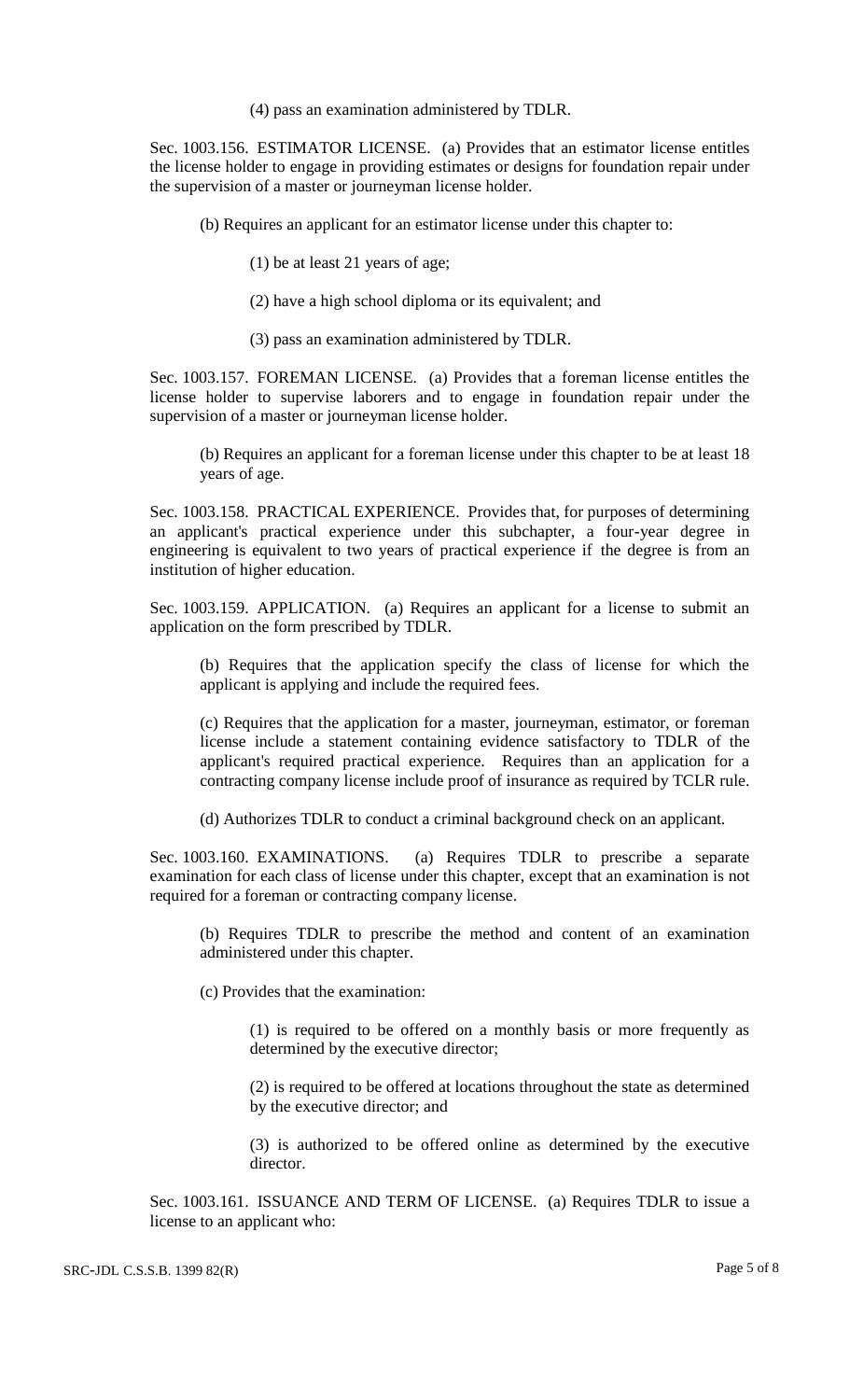(1) submits a verified application on a form prescribed by TDLR;

(2) provides evidence of insurance coverage required by TCLR rule, if applicable;

(3) passes an examination, if applicable;

(4) pays the required fees; and

(5) meets the requirements of this chapter and rules adopted under this chapter.

(b) Provides that a license issued under this chapter expires at the end of the license period set by TCLR.

Sec. 1003.162. RENEWAL OF LICENSE. Requires the license holder, to renew a license, to:

(1) submit a renewal application in the form prescribed by the executive director;

(2) pay the required fee;

(3) show evidence of insurance required by TCLR rule, if applicable; and

(4) show evidence of having completed the continuing education requirements established by TCLR, as applicable.

Sec. 1003.163. DISPLAY OF LICENSE. Requires TCLR, with the advice of the advisory board, to adopt rules relating to the use, display, and advertisement of a license.

Sec. 1003.164. NOTICE TO MUNICIPALITIES. (a) Requires an individual who obtains a license under this chapter to provide a notice to the municipal authority that enforces foundation repair regulations in each municipality in which the individual engages in foundation repair.

(b) Requires that the notice be in the form required by the municipality and inform the municipality that the individual has obtained a license under this chapter.

(c) Authorizes a municipality to charge a fee to an individual who provides the notice required by this section. Requires the municipality to set the fee in an amount reasonable and necessary to administer this section.

Sec. 1003.165. PROHIBITED PRACTICES. (a) Prohibits a license holder from performing or offering or attempting to perform an act, service, or function that is:

> (1) defined as the practice of engineering under Chapter 1001, unless the individual holds a license under that chapter;

> (2) defined as the practice of architecture under Chapter 1051 (Texas Board of Architectural Examiners; General Provisions Affecting Architects, Landscape Architects, and Interior Designers; Provisions Affecting Only Architects), unless the individual holds a license under that chapter;

> (3) regulated under Chapter 113 (Liquefied Petroleum Gas), Natural Resources Code, unless the individual holds a license or is exempt by rule under that chapter; or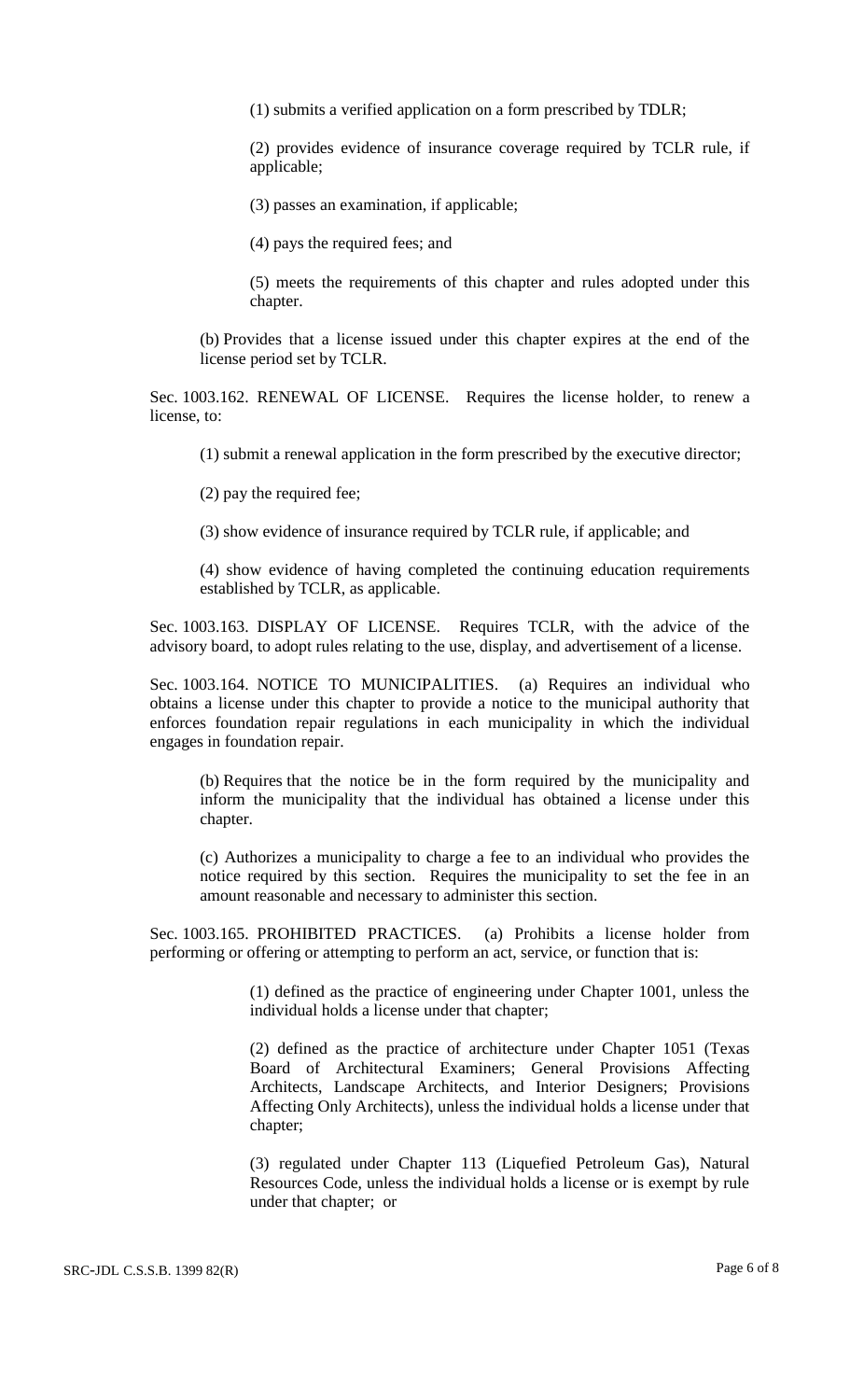(4) defined as plumbing under Chapter 1301 (Plumbers), unless the individual holds a license under that chapter.

(b) Prohibits a license holder from:

(1) failing to provide services for which payment has been made or failing to honor the terms of a contract in the absence of a good faith dispute;

(2) intentionally or knowingly misrepresenting a necessary service, service to be provided, or service that has been provided; or

(3) making a fraudulent promise to induce an individual to contract for a service.

(c) Prohibits a laborer from supervising any individual who is performing work related to foundation repair.

[Reserves Sections 1003.166-1003.200 for expansion.]

SUBCHAPTER E. DISCIPLINARY ACTION; PENALTY

Sec. 1003.201. DISCIPLINARY ACTION. Authorizes TCLR or the executive director to impose an administrative penalty or take disciplinary action under Chapter 51 (Texas Department of Licensing and Regulation) or this chapter if a license holder violates this chapter, a rule adopted under this chapter, or an order of TCLR or the executive director.

Sec. 1003.202. CRIMINAL PENALTY. (a) Provides that a person commits an offense if the person knowingly engages in foundation repair without holding a license required by this chapter.

(b) Provides that an offense under this section is a Class C misdemeanor.

[Reserves Sections 1003.203-1003.250 for expansion.]

### SUBCHAPTER F. INITIAL LICENSES

Sec. 1003.251. WAIVER OF EXAMINATION REQUIREMENT. (a) Requires TDLR to waive the examination requirement of Section 1003.154(b) for a master license for an applicant who has been an owner or manager of a foundation repair contracting company for at least 60 months before September 1, 2012.

(b) Requires TDLR to waive the examination requirement of Section 1003.155(b) for a journeyman license for an applicant who has worked for a foundation repair contracting company as a salesperson, estimator, foreman, or manager for at least 24 months before September 1, 2012.

Sec. 1003.252. INITIAL LICENSING. (a) Requires TDLR to issue a master license to a qualified applicant who:

(1) submits an application not later than September 1, 2012;

(2) is at least 21 years of age;

(3) has been an owner or manager of a foundation repair contracting company for at least 60 months; and

(4) has a high school diploma or its equivalent.

(b) Requires TDLR to issue a journeyman license to a qualified applicant who: